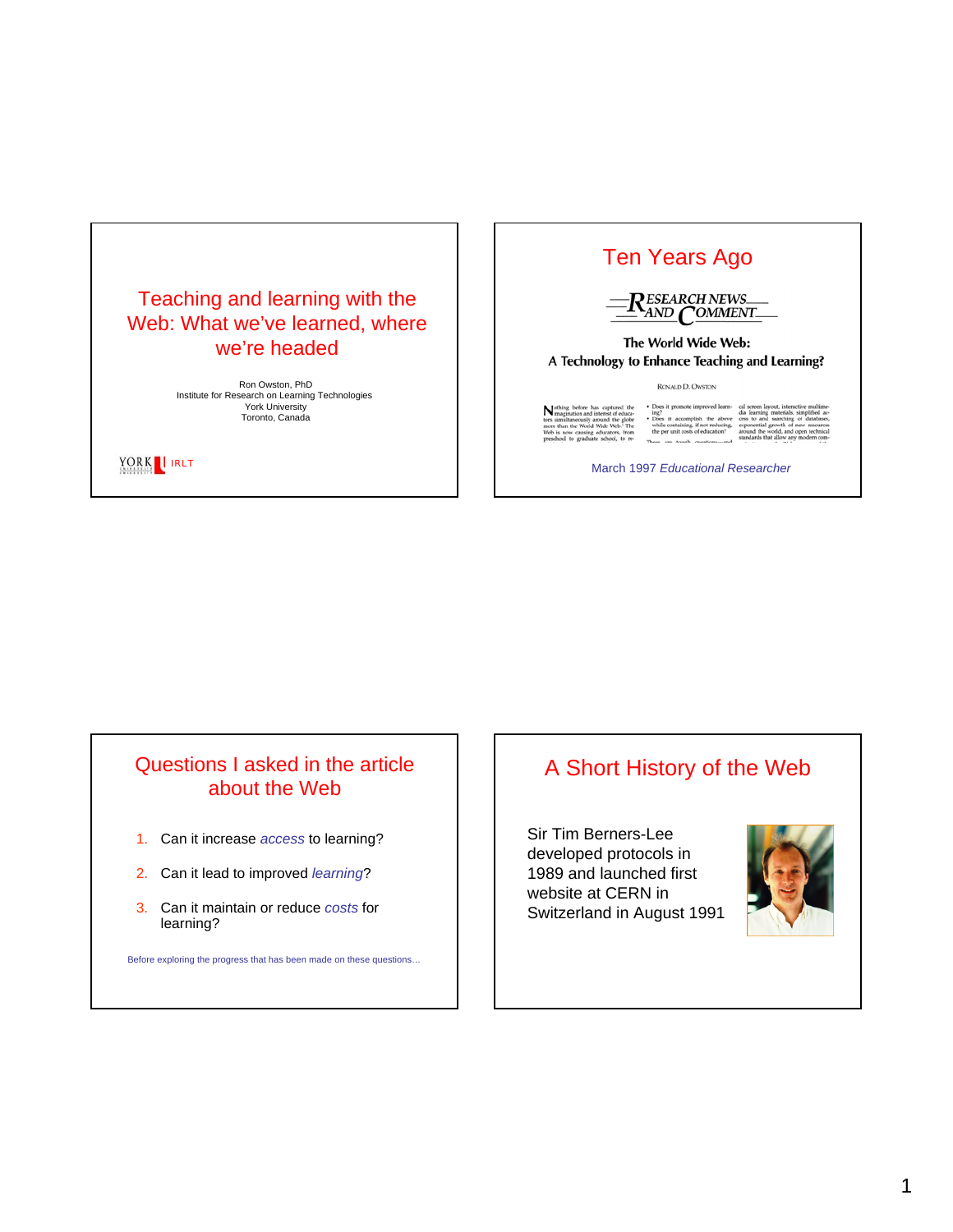# His Vision…

- To develop a tool that would allow the laboratory "to much more efficiently use people who came and went, use student work, and use people working remotely."
- "An information space through which people can communicate…by sharing their knowledge in a pool"



But the Web should not be "a big browsing" medium," nor "a glorified television channel."

# First website – Aug. 1991

- World Wide Web (W3) is a wide-area <u>hypermedia</u> information retrieval initiative airning to give universal access to a<br>Harp universed of ocuments. Everything fixers is constructed in the similar privated frech you had so What's out there? Pointers to the world's online information, subjects , W3 servers, etc. **Help**
- on the browser you are using re Products
- ect components and their current state. (e.g. Line Mode ,X11 Viola , NeXTStep , Servers , Tools , Mail **Technical**
- Details of protocols, formats, program internals etc **Bibliography** Paper documentation on W3 and references.
- People A list of some people involved in the project.
- **History**  $\frac{\mathbf{x}}{\mathbf{A}}$  summary of the history of the project
- an I help?<br>If you would like to support the web.
- Getting code<br>Getting the code by anonymous FTP, etc.



#### Mosaic (1993) and Netscape (1994) browsers propel the web249 PM B N **E E E E E E E E**  $\mathbf N$ 00000000 Eape Navigator (TH) MOSAIC is in subject to the license agreement set forth in the LECT Netscape<br>Communications<br>Corporation **Letter Lives FOR OR RODE BEATING**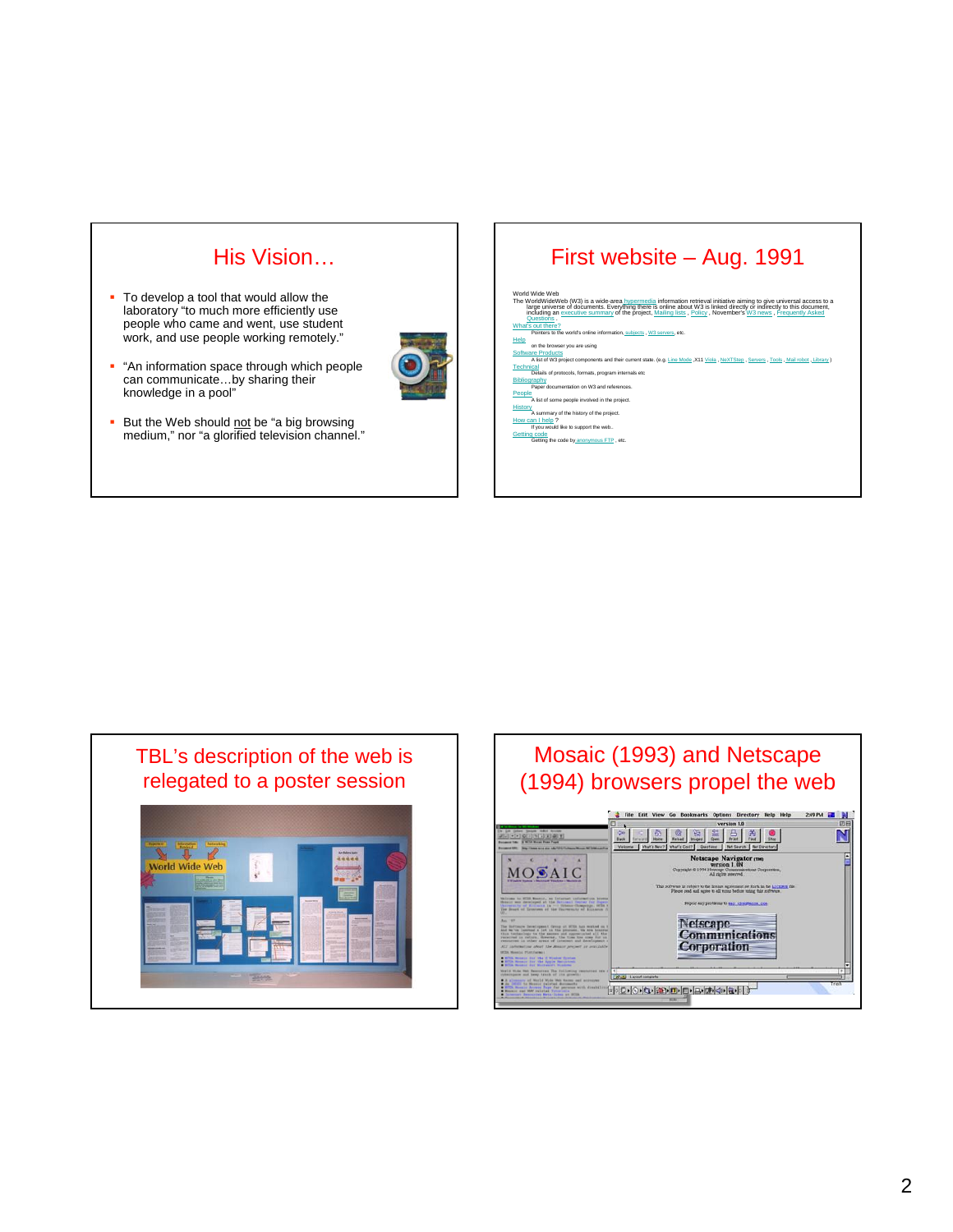# Twelve years after Netscape…

- China: 25 million students taking e-learning courses in universities
- USA: 3+ million taking online higher ed courses (1/5 higher ed pop'n). Growth rate is 20% annually compared to 1.5% for higher ed system



**UK: Open University 180,000** worldwide

#### And the rise of the Net Generation

- *Digital Natives* (New millennial learners, Gen Y, iGeneration, etc.) do not know a world without the web and digital technology vs. *Digital Immigrants*
- Things they do differently: *communicate, share, buy and sell, exchange, create, meet, coordinate, evaluate, play games, learn, evolve, search, analyze, report, program digital devices, socialize, and grow up.*





Example: "They've outsourced their memory" (Ian Robertson, neuroscientist)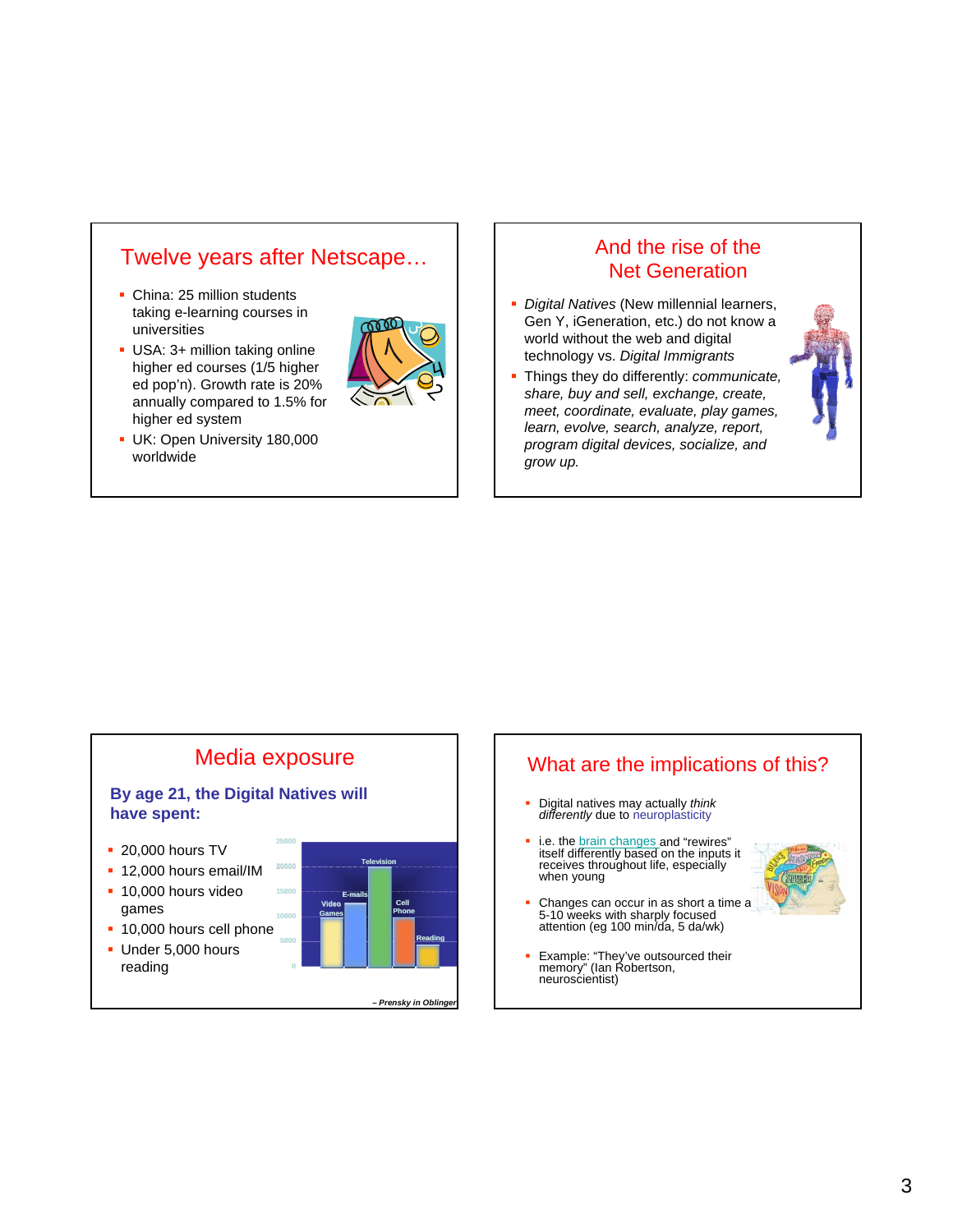

# 1. What do we know about *access to learning*? Web learning has dramatically increased access, BUT **Access is uneven** throughout the world and typically correlated to income



| <b>MIDDLE EAST</b>                    | Population<br>$(2007 \text{ Est.})$ | Usage, in<br><b>Dec/2000</b> | <b>Internet</b><br>Usage.<br><b>Latest Data</b> | $\%$<br><b>Population</b><br>(Penetration) | (%) of<br><b>M.E.</b> | <b>Use</b><br>Growth<br>$(2000 - 2007)$ |
|---------------------------------------|-------------------------------------|------------------------------|-------------------------------------------------|--------------------------------------------|-----------------------|-----------------------------------------|
| <b>Bahrain</b>                        | 738,874                             | 40.000                       | 157,300                                         | 21.3%                                      | 0.5%                  | 293.3%                                  |
| Iran                                  | 70.431.905                          | 250,000                      | 18,000,000                                      | 25.6%                                      | 53.7<br>٩'n           | 7.100.0%                                |
| Iraq                                  | 27.162.627                          | 12,500                       | 36,000                                          | 0.1 %                                      | 0.1%                  | 188.0%                                  |
| Israel                                | 7.237.384                           | 1.270.000                    | 3,700,000                                       | 51.1%                                      | 11.0<br>Q6            | 191.3%                                  |
| Jordan                                | 5.375.307                           | 127,300                      | 796,900                                         | 14.8%                                      | 2.4%                  | 526.0%                                  |
| Kuwait                                | 2.730.603                           | 150,000                      | 816,700                                         | 299%                                       | 2.4%                  | 444.5%                                  |
| Lebanon                               | 4.556.561                           | 300,000                      | 950,000                                         | 20.8%                                      | 2.8%                  | 216.7%                                  |
| Oman                                  | 2.452.234                           | 90.000                       | 319,200                                         | 13.0%                                      | 1.0%                  | 254.7%                                  |
| <b>Palestine(West</b><br>Bk.)         | 3.070.228                           | 35,000                       | 266,000                                         | 8.7%                                       | 0.8%                  | 660.0%                                  |
| Qatar                                 | 824.355                             | 30.000                       | 289,900                                         | 35.2%                                      | 0.9 %                 | 866.3%                                  |
| Saudi Arabia                          | 24.069.943                          | 200.000                      | 4,700,000                                       | 19.5.%                                     | 14:0                  | 2.250.0.%                               |
| <b>Syria</b>                          | 19.514.386                          | 30,000                       | 1,500,000                                       | 7.7%                                       | 4.5%                  | 4.900.0%                                |
| <b>United Arab</b><br><b>Emirates</b> | 3.981.978                           | 735,000                      | 1,708,500                                       | 42.9%                                      | 5.1%                  | 132.4%                                  |
| Yemen                                 | 21.306.342                          | 15,000                       | 270,000                                         | 1.3%                                       | 0.8%                  | 1,700.0%                                |
| <b>TOTAL Middle</b><br>East           | 193.452.727                         | 3.284.800                    | 33,510,500                                      | 17.3%                                      | 100.0<br>96           | 920.2%                                  |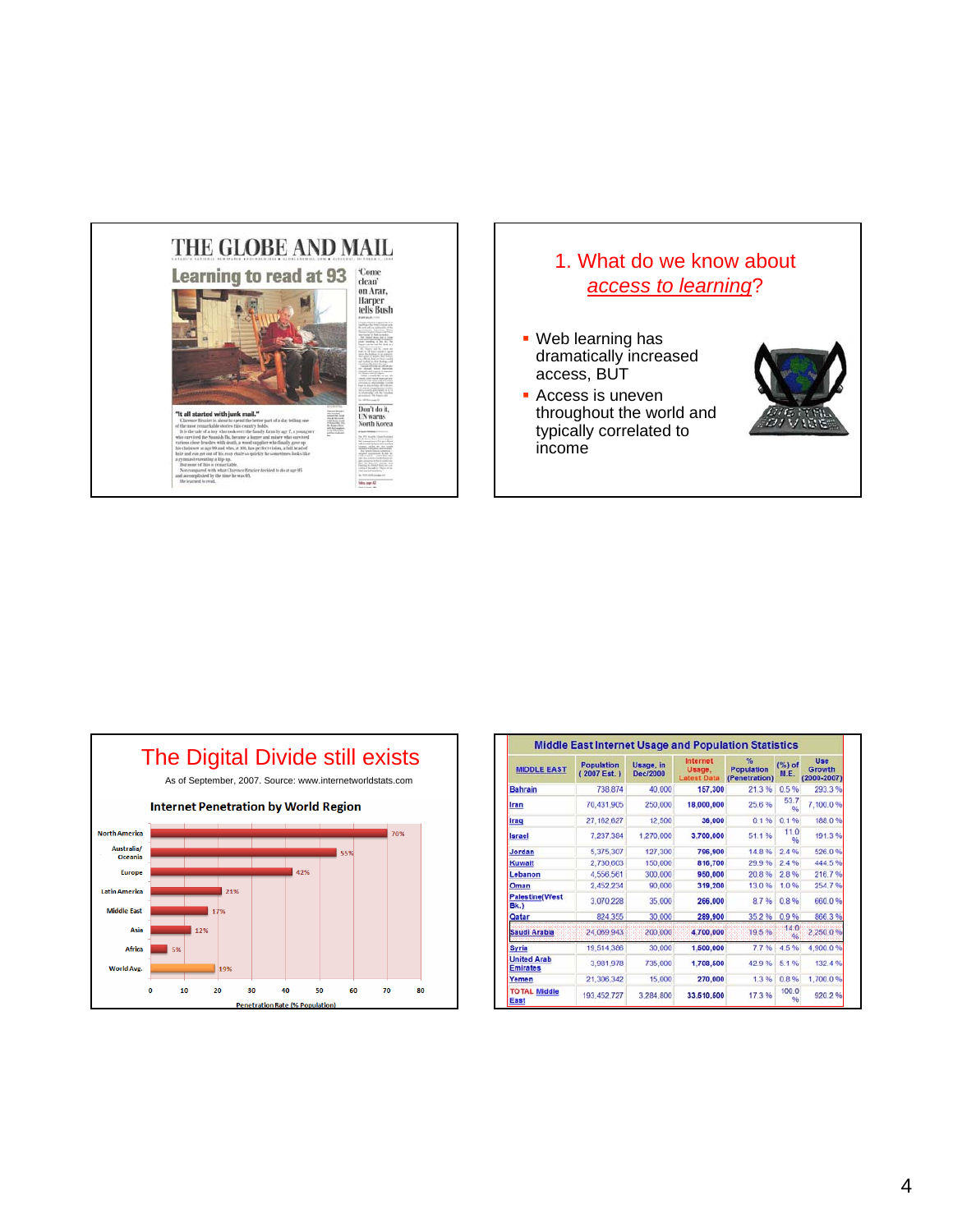#### The next access issue to confront us…

- **Io Is the Net really neutral?**
- **ISP's are being accused of giving** priority to specific domains and protocols
- **Examples: Google search given** priority over e-mail to a friend? Music file sharing slow or doesn't get through?

#### 2. What do we know about *costs of learning* with the web?

- Unlike 10 yrs. ago, computer infrastructure is now budgeted for just like any other item
- **Most higher ed. institutions** consider online learning to be a critical long-term strategy

# Cost effectiveness

- **Studies on cost effectiveness of online learning** compared to face-to-face classes have not yielded very convincing results
- **What assumptions should you make in a** study?
- **Possible exception: Twigg's Program in Course** Redesign that per student cost savings averaged 41% when comparing the traditional format of the course to the redesigned format incorporating technology.

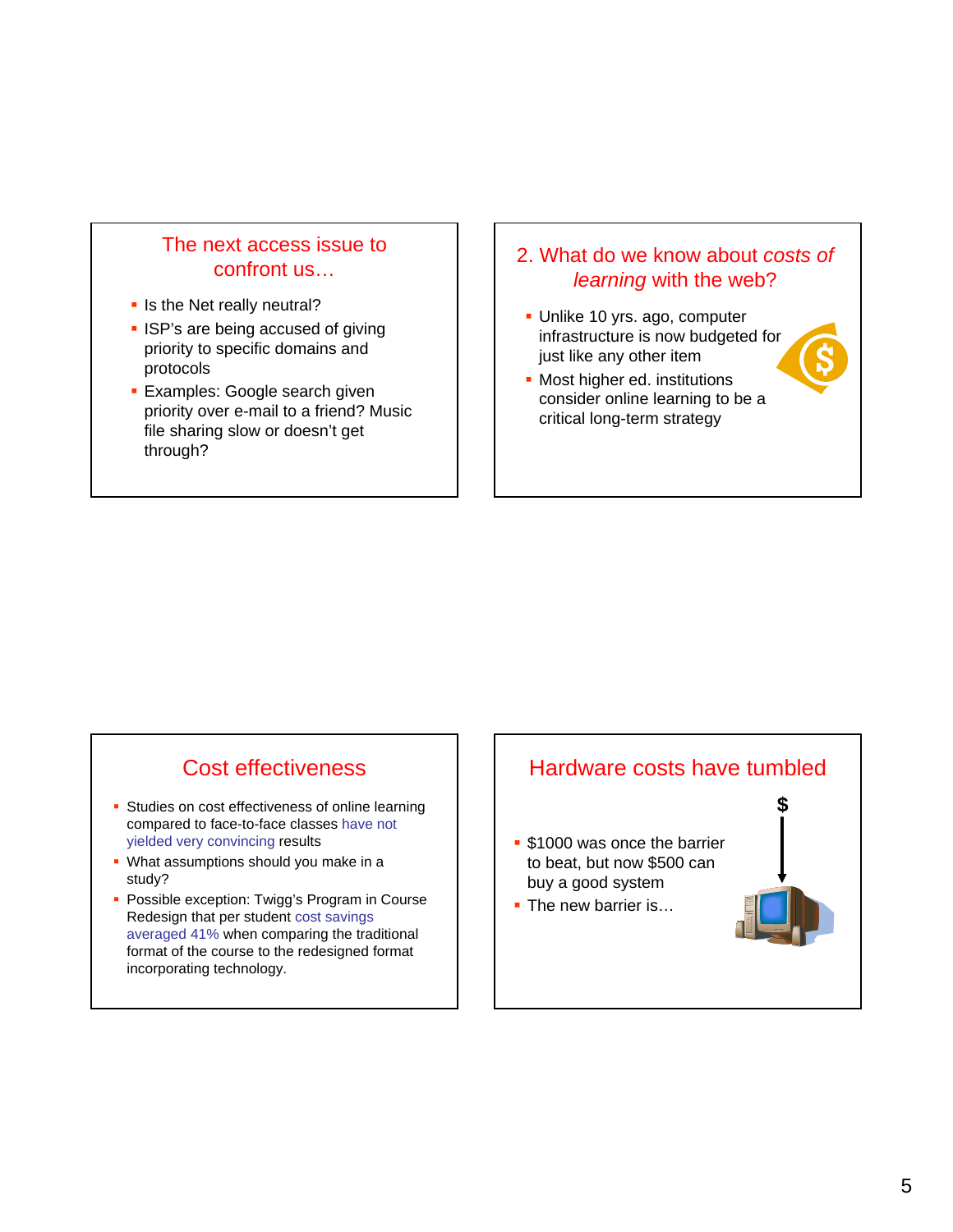

#### 3. What about *improved learning*?

- **My first study of achievement in online** courses was in 1998 at my own institution
- Compared (1) face-to-face lectures; (2) traditional correspondence courses that used mail, telephone, and print materials; and (3) fully online courses.



# Achievement Findings

• Web students got significantly higher grades than in-class courses; in-class significantly higher grades than correspondence (p<.005, n=5360)\*

| <b>Course Mode</b> | Mean | Std.             |      |
|--------------------|------|------------------|------|
|                    |      | <b>Deviation</b> |      |
| Correspondence     | 5.39 | 1.92             | 2127 |
| In-class           | 5.60 | 1.86             | 2262 |
| <b>Internet</b>    | 5.88 | 1.72             | 971  |
| Total              | 5.57 | 1.87             | 5360 |

\*Statistically significant but not educationally meaningful effect size

### Student Overall Response

- 68% of respondents felt that the course *stimulated their interest* in taking further courses in the discipline
- 73% said that they would *recommend the course to their friends*, but these students did not generally feel that they had learned any more (or less) as a result of taking the course in online form



• 70% of those students responding felt their online course to be *average or better than average*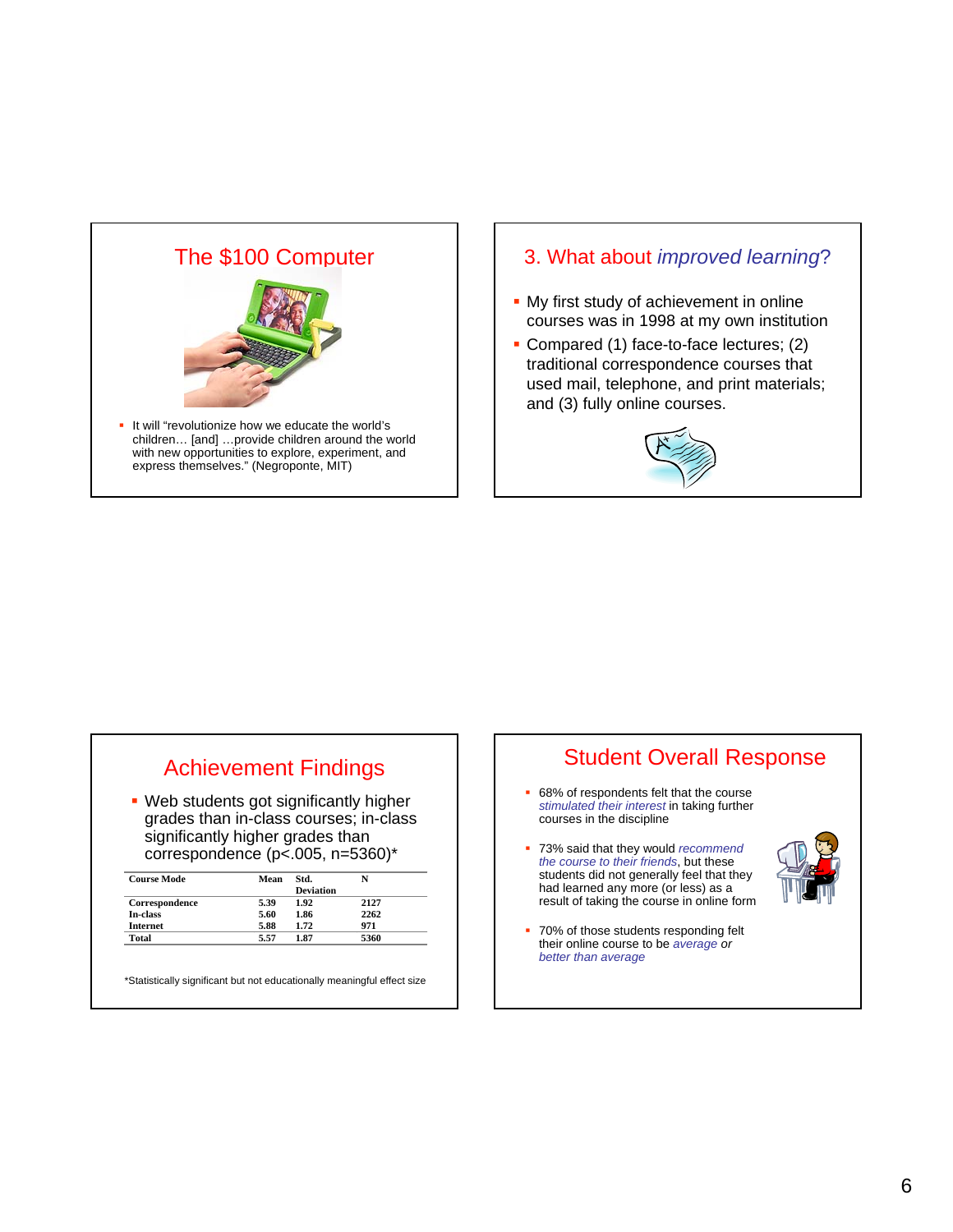

- **My results were consistent with metal** analyses of achievement (eg Bernard et al., 2004; Kulick, 2003; Kimitta and Davis, 2004)
- Namely, there's a slight positive effect size in favor of technology e.g. .10 to .40 over face-to-face, but considerable variation
- Therefore…

#### Justification for using the Web and its related technologies

- *Unlikely* to be justified on the basis of economics (in higher ed.)
- **Be wary of making achievement claims**
- *Likely* can be justified in terms of access to learning and its appeal to the preferred ways of learning of the new generation of students

#### New e-learning technologies

- 1. Blended learning
- 2. Participatory web tools
- 3. Serious Games

### 1. New Technologies: Blended Learning

- **Increasingly popular way** of taking advantage of features of face-to-face and online learning
- **-** Involves thoughtful rethinking/re-structuring of a course, not just adding a technology component

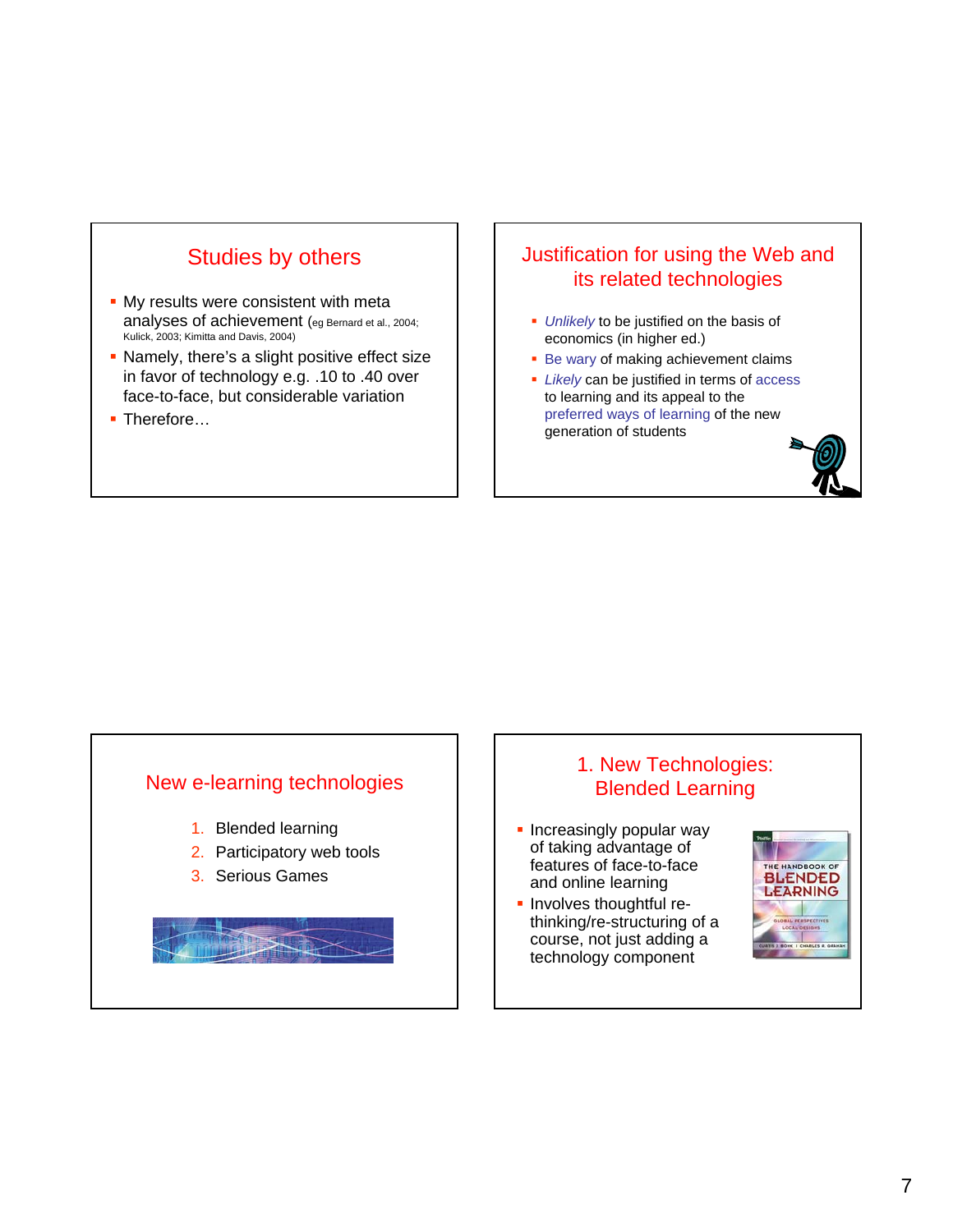# Why use blended learning?

#### **Improved learning**

- 9 Twigg (2003) reported that student learning improved in 20 of the 30 courses restructured with technology
- Increased access/flexibility
- $\checkmark$  Suits lifestyle of students

#### **Improved Success Rates**

 $\checkmark$  UCF found blended courses consistently have higher success rates and lower withdrawal rates than their comparable face-to-face courses and fully online courses (Dziuban, et al., 2006)

#### **Improved pedagogy**

9 My study of courses at 8 Canadian universities found faculty got to know their students better as individuals in blended courses; also high levels of student and faculty satisfaction (Owston et al., 2006)



#### Some unanswered questions…

- Nature of the activities best suited for online and for face-to-face classes?
- Appropriate balance between the two instructional modes for particular kinds of courses?



- Creation and maintenance of a sense of community among students?
- Whether there are some subject areas where blended learning is more appropriate than others?

#### 2. New Technologies: Participatory Web (Web 2.0)

- **Blogs**
- Wikis
- Podcasting
- **Photo sharing: Flickr**
- Video sharing: *YouTube*

|            |          | <b>Weblogs Cumulative</b><br>March 2003 - April 2006               | <b>P</b> Technorati |
|------------|----------|--------------------------------------------------------------------|---------------------|
| 36,000,000 |          |                                                                    |                     |
| 34.000.000 |          |                                                                    | Doubling            |
| 32,000,000 |          |                                                                    |                     |
| 30,000,000 |          |                                                                    |                     |
| 28,000,000 |          |                                                                    |                     |
| 26.000.000 |          |                                                                    |                     |
| 24,000,000 |          | 34.5 Million Weblogs Tracked                                       |                     |
| 22,000,000 |          | Doubling in size approx, every 6 months                            |                     |
| 20.000.000 |          | Consistent doubling over the last 42 months                        |                     |
| 18,000,000 |          |                                                                    | Doubling            |
| 16,000,000 |          | The blogosphere is over 60 times larger<br>than it was 3 years ago |                     |
| 14,000,000 |          |                                                                    |                     |
| 12,000,000 |          |                                                                    |                     |
| 10.000.000 |          | Doubling                                                           |                     |
| 8,000,000  |          |                                                                    |                     |
| 6,000,000  |          | Doubling                                                           |                     |
|            |          | Doubling                                                           |                     |
| 4,000,000  | Doubling | Doubling                                                           |                     |
| 2,000,000  |          |                                                                    |                     |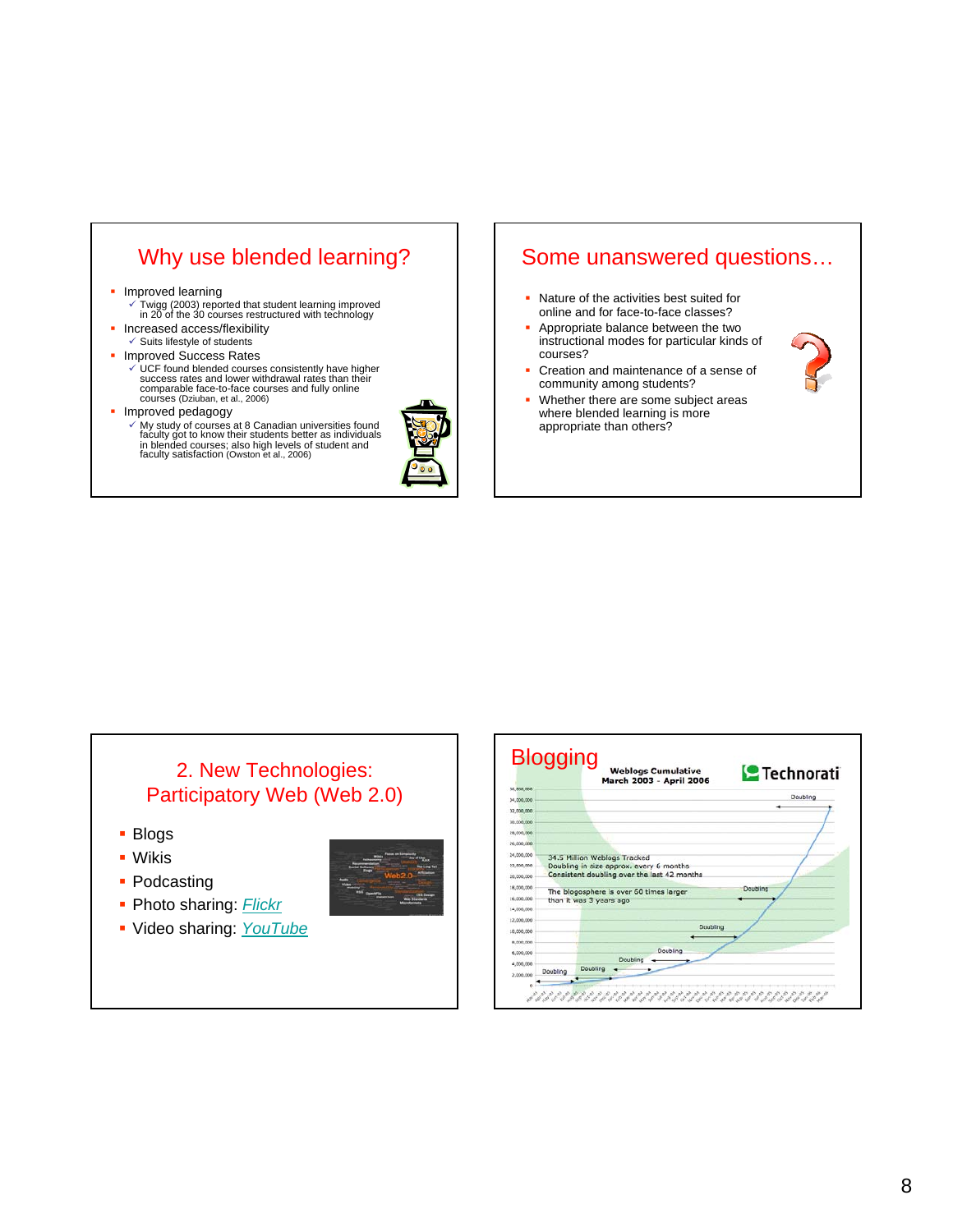# Why blog in courses?

- Not just a Western phenomenon: South Korea 15 million bloggers; China - 5 million
- Reflection and sharing of thoughts on course content/ideas
- **Writing to authentic audiences improves quality** of work
- **Consistent with the way Net Generation uses** technology
- **Avoids use of course management system**

# Why Wikis in higher education?



- Create content "on the fly"
- **East to use collaborative** workspace
- Allows all participants to contribute
- Creates "pride of authorship"
- **Permits outside participants to** contribute or critiques leading to better quality product

| <b>Topic outline</b>                                           |          |
|----------------------------------------------------------------|----------|
| <b>W</b> News forum                                            |          |
| <b>E3 Course syllabus</b>                                      |          |
| <b>E</b> Coffee house                                          |          |
| # GS/EDUC S 5860 3.0 Sec A (Summer 2006-07) Podcast for week 1 |          |
| 裏 Ethics application                                           |          |
| Assignment 3 Ideas-post as a new topic                         |          |
| T Mintroduction - Ice Breaking Activity                        | $\Gamma$ |
| El introduction to course                                      |          |
| 畫 To Do                                                        |          |
| 2 <b>El Tools for elearning</b>                                | α        |
| 翼 Project topic                                                |          |
| 3 El eLearning Programs and Projects                           | □        |
| 图 Web 2.0 articles                                             |          |
|                                                                |          |
| El Web 2.0                                                     | $\Box$   |

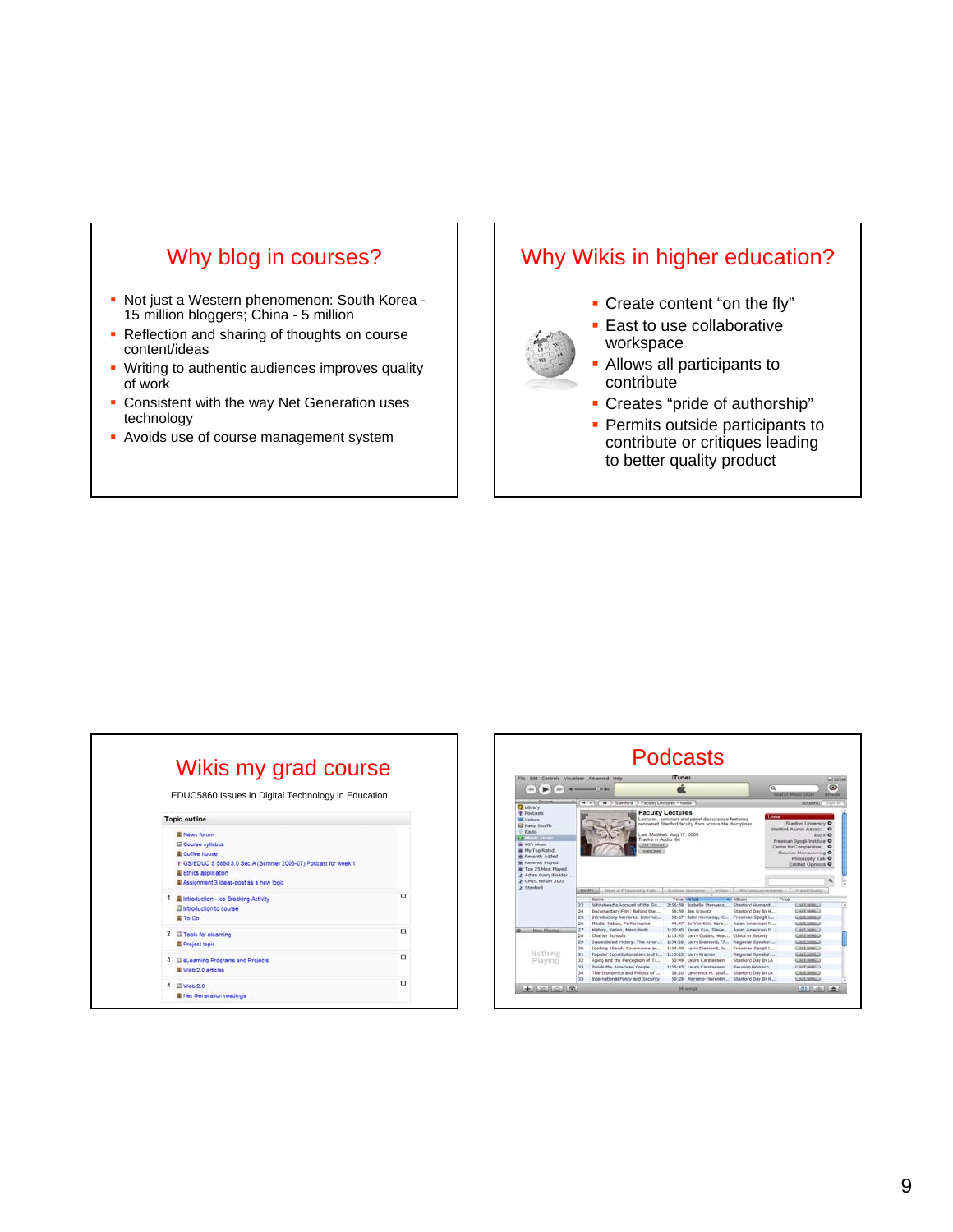



#### 3. New technologies: Serious games and virtual worlds

- Games are about challenge, complexity, and engagement - Marc Prensky
- **.** "Kids play games NOT because they are games, but because they're the most engaging intellectual thing they have"
- They are about 21<sup>st</sup> century learning…



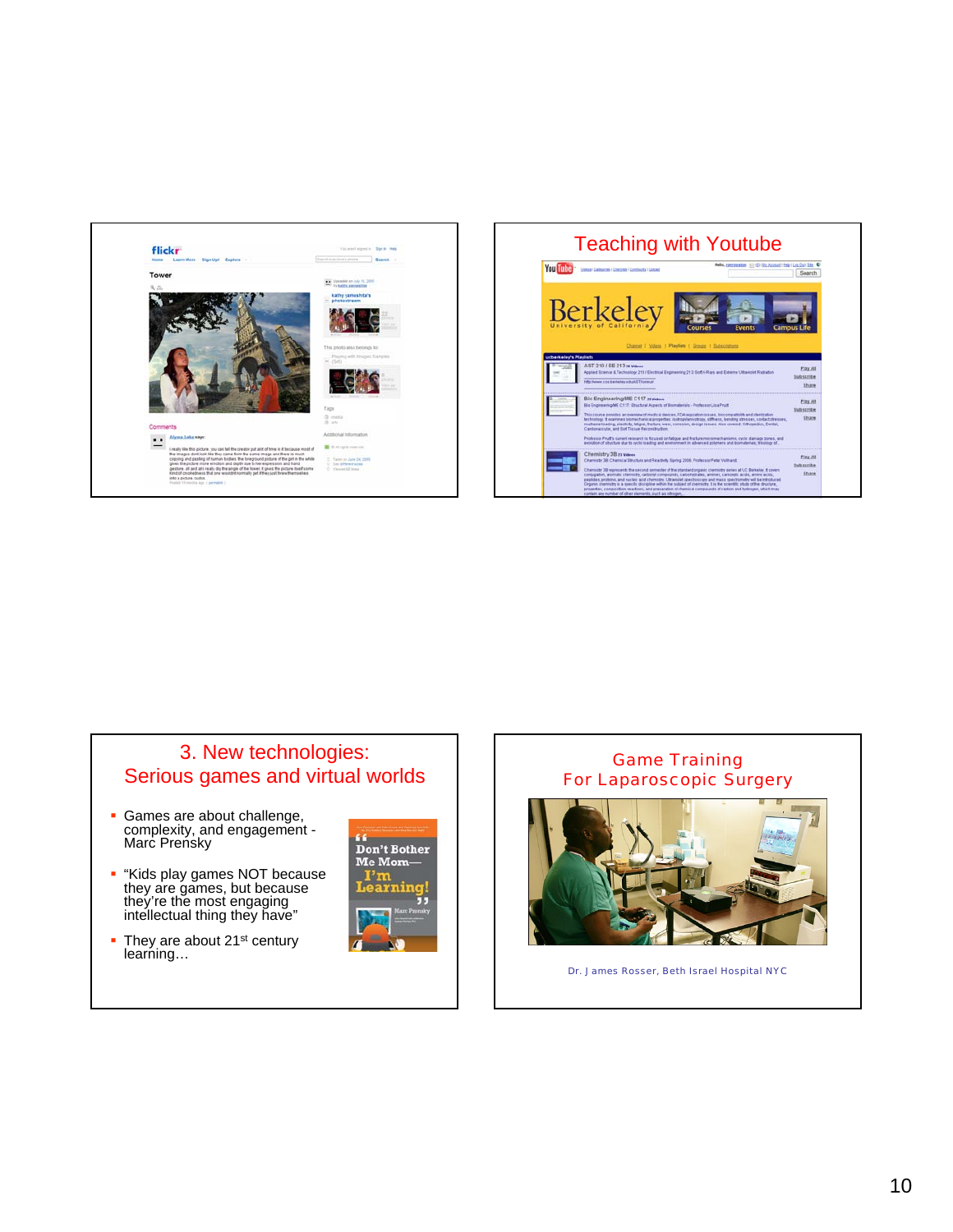

Simulynx

# Teaching about world hunger



United Nations Food Force



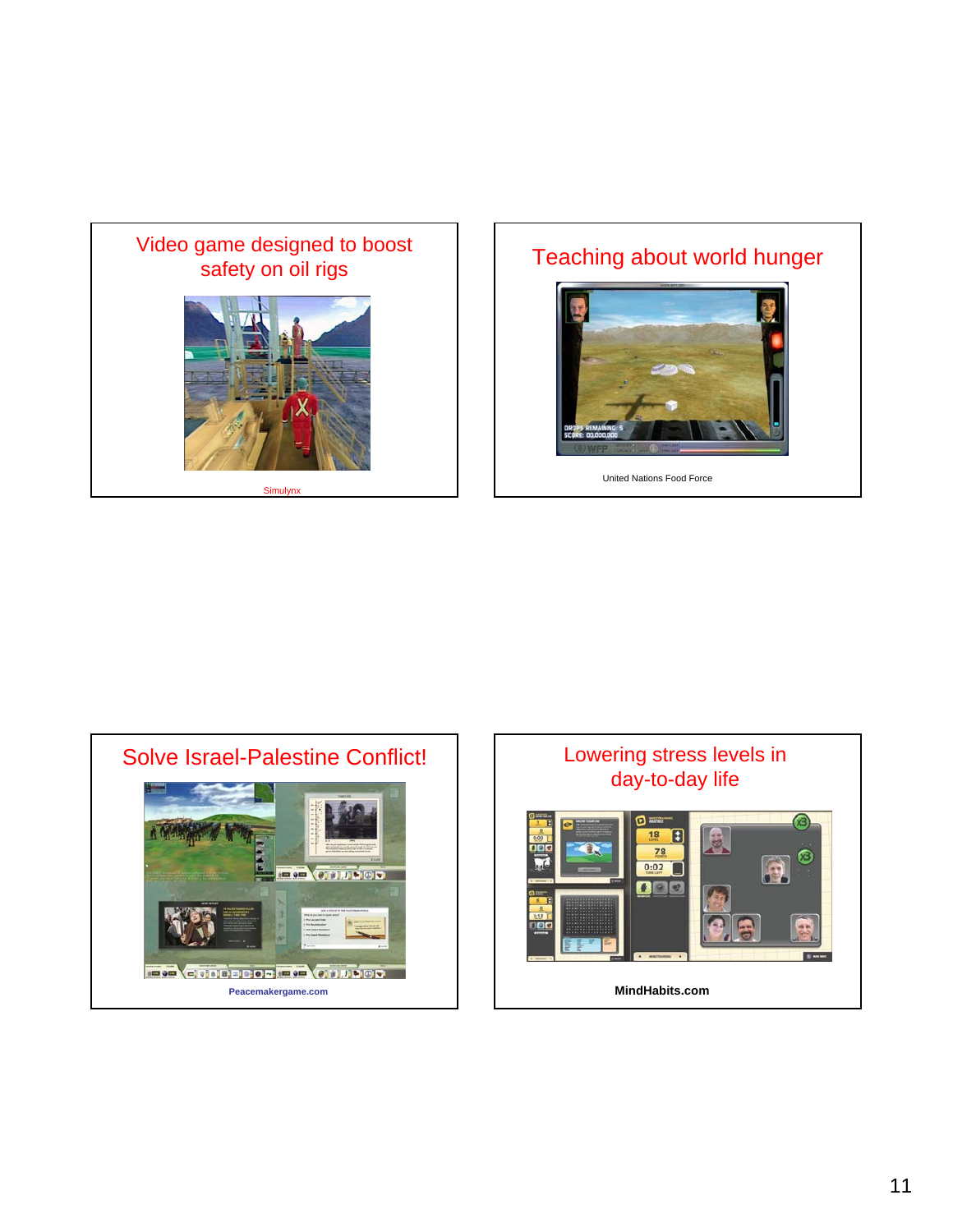### What People Learn from Games *complex*

**To cooperate, collaborate & work in teams, i.e. to work effectively with others**

**To make effective decisions under stress**

**To take prudent risks in pursuit of objectives**

**To make ethical and moral decisions**

**To employ scientific deduction**

**To quickly master & apply new skills and information**

**To think laterally and strategically**

**To persist and solve difficult problems**

**To understand and deal with foreign environments and cultures**

**To manage business and people**

from Marc Prensky, 2006

from Marc Prensky (2006)

#### Learning principles embodied in effective games - James Gee

"The theory of learning in good video games fits better with the modern, hightechnology, global world today's children live in than do the theories (and practices) of learning that they see in school" (p. 7)



#### **Students** (Digital Natives) prefer Teachers/ Curriculum Designers (Digital Immigrants) are used to *ENGAGEMENT* In Person Gameplay One Thing at a Time **Few Decisions • Presentation**  Multiple Data Streams Online • Frequent Decisions • Content First **Engagement First** Once-and-done **I**terative